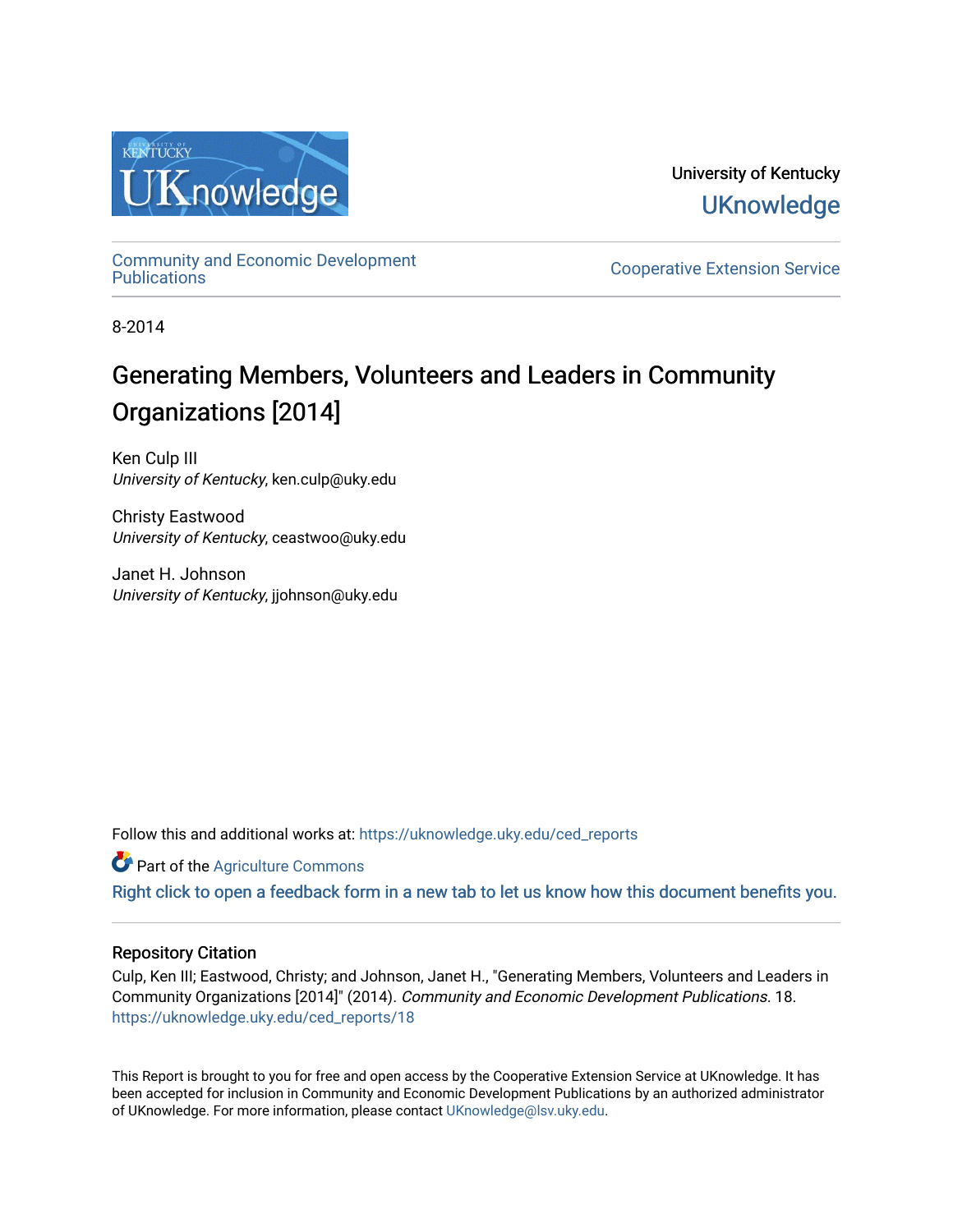**UNIVERSITY OF KENTUCKY COLLEGE OF AGRICULTURE, FOOD AND ENVIRONMENT, LEXINGTON, KY, 40546**

CLD2-4-4H







**Facilitator's Guide**

# Generating Members, Volunteers and Leaders in Community Organizations

## **Rationale:**

Successful organizations consist of members, volunteers and leaders who engage creative talents and interests to serve the community more effectively. To effectively address community issues, the organization must assess its participant needs with specific roles and responsibilities necessary to take action.

## **Program Goal:**

To examine organizational processes leading to successful participant recruitment and the fulfillment of mutually satisfying community service goals.

#### *The extensive content of this topic may require multiple one-hour sessions.*

## **Session One**

## **Program Objectives:**

- Define the differences between members and participants in 4-H programs
- Define the differences between volunteers and leaders in 4-H programs
- Examine the needs assessment process that directs successful recruitment of members, volunteers or leaders necessary for achieving the organization's mission
- Develop needs-based roles and responsibility position descriptions to successfully recruit and fill member, volunteer or leader organizational roles

## **Session Two**

## **Program Objectives:**

- Employ an effective member, volunteer and leader recruitment plan necessary for achieving organizational goals and objectives
- Examine and follow volunteer selection and screening practices when filling organizational roles

## **Pre-Program Preparation/Materials:**

- Secure laptop computer, projector and wireless access capacity.
- Download PowerPoint Presentation: KELD Leadership Curriculum *Generating Members, Volunteers and Leaders in Community Organizations: Grow Your Group by Building Its Membership.*
- Review *GEMS Administrative Model Overview* (CLD2-3) to understand content sequence in overall organizational leadership development process.
- Prepare copies of the fact sheet *Generating Members, Volunteers and Leaders in Community Organizations: Grow Your Group by Building Its Membership* (CLD2-4) for participants.
- Prepare copies of participant activity handouts and activity cards:
	- » *Jasper County Organizational Needs Assessment Discussion Guide* example handout for Learning Activity 2
	- » *Volunteer Position Description* component cards, *Volunteer Position Description Template* handout, and *Jasper County 4-H Council President's Roles and Responsibilities* handout for Learning Activity 3
	- » *Volunteer Recruitment Plan Discussion Questions* handout for Learning Activity 4
	- » *Jasper County 4-H Council Member Interest Survey* example handout for Learning Activity 5

## **Introduction:**

Successful organizations consist of people who serve the community by engaging their creative talents and interests to serve the organization as well

This leadership curriculum was developed by 4-H Youth Developement agents with University of Kentucky specialists. Examples in the guide are geared toward an 4-H audience. This guide may be reproduced or modified for educational or training purposes and used with other audiences.

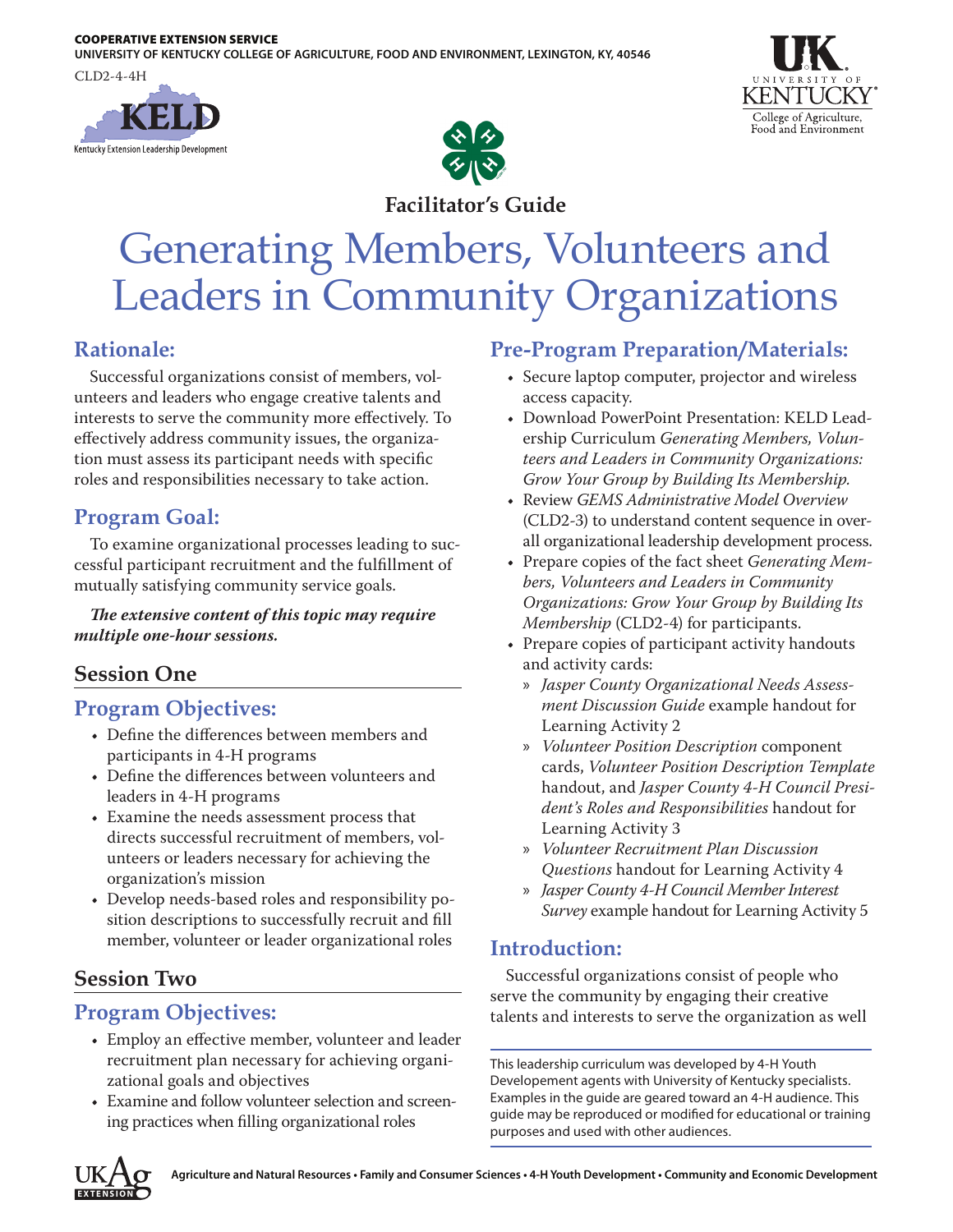as the community. Effective organizations are composed of a variety of members, volunteers and leaders. The collective interests, skills and abilities of these individuals can be called to action to fulfill identified community needs and assist or serve specific clientele, audiences or populations. But what type of participant does your organization really need?

#### *Introductory Activity:*

Pose the following group question for discussion: "Can a person be a participant or a member of an organization and not be a volunteer or a leader?"

Ask individuals to respond with different ideas to introduce the concept of differences in roles.

**Respond:** "Many organizations talk about recruiting new members or holding a membership campaign without considering what the organization can provide to members and participants or what it needs and can provide to volunteers and leaders. Understanding the differences between members, participants, volunteers or leaders and what type of individual is needed to accomplish the goals of the organization is the first step for successful recruitment."

#### **Objective 1: To define the differences between members and participants in 4-H programs**

Ask the following discussion question:

"What is the difference between youth who are 4-H participants and those who are 4-H members?"

Ask members to respond with different ideas to introduce the concept of differences in current and future participant roles.

Not all program participants are actually 4-H members. For example, a youth who participates in Reality Store or is in a classroom in which the 4-H agent conducts a school enrichment program are 4-H participants. However, only those individuals who have completed a 4-H enrollment form are members of an organized 4-H club.

#### **Objective 2: To define the differences between volunteers and leaders in 4-H programs**

Share the excerpt below to help define the role differences in an organization leader and a volunteer.

"Not all parents and council members actually become 4-H volunteers. Volunteering requires active participation and involvement. It is possible to be a member of an organization without ever voluntarily

contributing time, talents or service to it. Likewise, not all volunteers become leaders. A leader is an individual who shares leadership skills with a group. An important component of leadership is a group of followers. For example, individuals who are actively involved in the church but do not assume a leadership position contribute as volunteers.

All four groups—members, participants, volunteers and leaders—have important roles in the organization and are dependent upon each other to complete their roles. However, organizations may have different needs. Organizations wanting to expand their outreach in the community need program participants. For those organizations that simply need to build support or funding capacity, recruiting dues-paying members may be the priority. For member-rich organizations, or those whose goals, programs, projects or activities require additional input or service, volunteer recruitment should be the focus. An established organization may find that building its leadership base is the most important need. This is especially critical for identifying future goals or building relationships with community stakeholders and elected officials."

What type of participant should your recruitment activities target? Understanding the difference between members, leaders and volunteers is the first step.

#### *Learning Activity 1:*

Pose this question to the entire group:

"What roles do the following participants serve in their extension 4-H organization – leader, member, participant or volunteer?"

Share and describe the examples listed individually. After each one, ask the audience to guess which role they serve. The correct answers are listed below in bold. At the end of this exercise, make sure the group understands the difference between each of the different roles presented.

- **• Emilio**: Attends monthly 4-H club meetings and participates in club activities (**member**)
- **• Chastity**: Attends monthly 4-H teen club meetings, serves on the fund-raising committee, registers exhibits at the county fair (**volunteer and member**)
- **• Tommy**: Attends monthly 4-H club meetings, serves as volunteer club leader (**leader**)
- **• Felicia**: A fifth-grade student who participates in 4-H School Enrichment activities (**participant**)
- **• Stan**: Represents Shooting Sports on the 4-H Council, serves as chair of the Client Protection Committee and as 4-H Camp Counselor (**member, volunteer, leader**)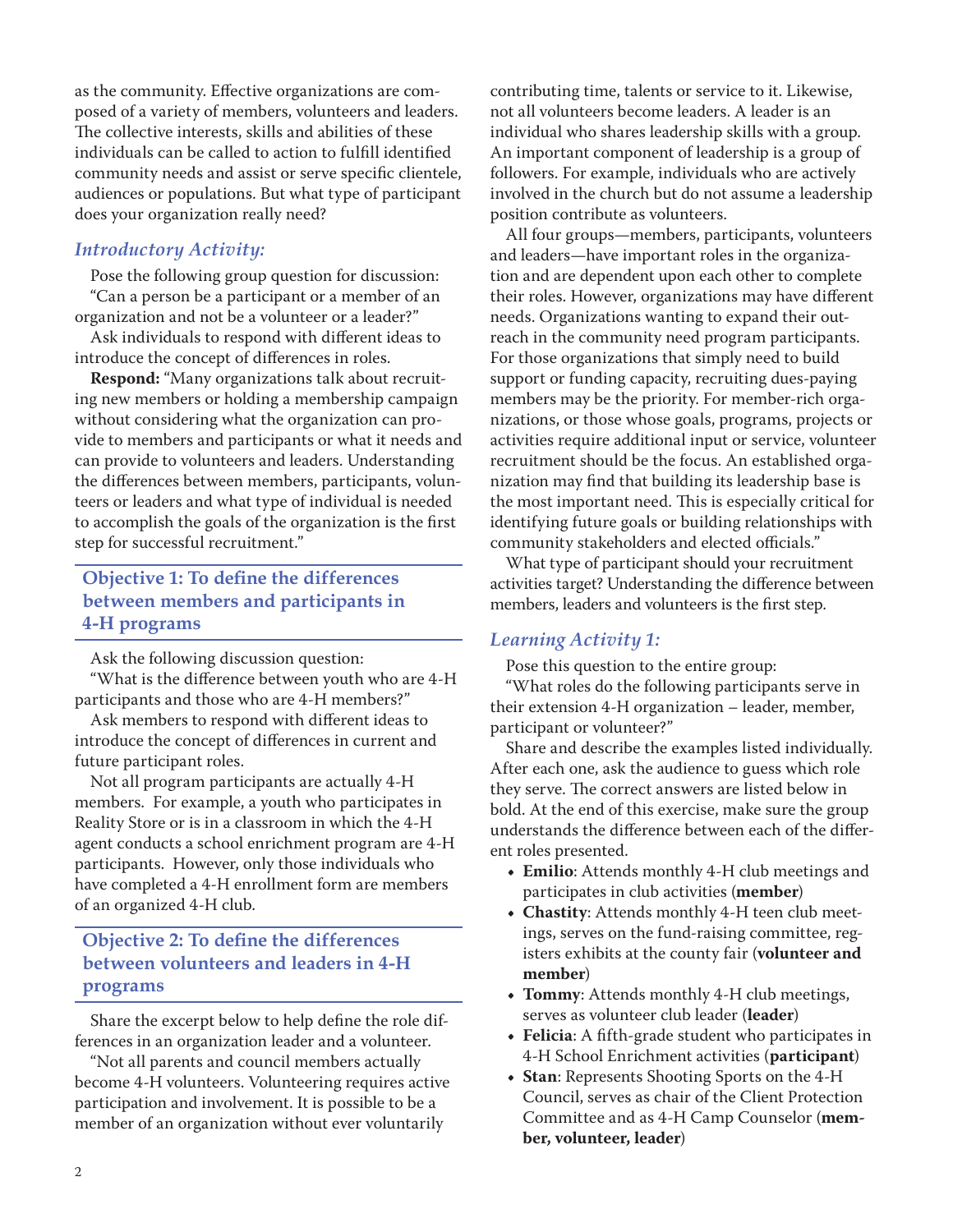**Objective 3: To examine the needs assessment process that directs successful recruitment of members, volunteers or leaders necessary for achieving the organization's mission**

A needs assessment provides a big picture look at the organization and its programs. Assessing needs determines what tasks need to be performed to accomplish the goals of the organization. The vague idea of "we need more volunteers to get things done" must be defined. A needs assessment is conducted by assembling a group of individuals representing different groups and segments of the community and soliciting their input and advice about a specific problem, issue, need or concern. Once identified, these problems, issues, needs or concerns become a basis for programming, based upon the mission of the community organization. In other words, after having identified these problems, issues, needs and concerns, the group then determines "How will our organization respond?" and "What do we hope to accomplish through the efforts of members, volunteers and leaders?" Which type of individuals do we need to accomplish the goals of the organization?"

#### *Learning Activity 2:*

Distribute the *Organizational Needs Assessment Discussion Guide* sample to the group. Read the scenario to group:

*Jasper County Extension 4-Hs discuss community issues in preparing for their plan of work. They collectively agree on one specific issue that is important to the community*.

Discuss the following questions:

- What was the community issue?
- What did they re-state as their mission?
- Is their organization's mission relevant to this community issue?
- How did they choose to respond to this issue?
- What were their participant recruitment needs members, leaders or volunteers?
- What roles did they need to define for members, leaders, or volunteers for accomplishing this goal?

**Objective 4: To develop needs-based roles and responsibility position descriptions to successfully recruit and fill member, volunteer or leader organizational roles**

**Share:** *The very essence of leadership is its purpose. And the purpose of leadership is to accomplish a task. That is what leadership does–and what it does is more important than what it is or how it works. –Colonel Dandridge M. Malone*

#### **A good leader understands what is expected in order to accomplish purpose!**

To recruit volunteers and leaders to accomplish organizational goals and to recruit the best person for the role, the duties, role and responsibilities of each leadership position should be articulated in a written volunteer position description. Volunteer position descriptions include a written explanation of the position and role and constitute an agreement between the individual and the staff member or other organizational leader. Position descriptions help everyone, including both potential and current volunteers as well as the volunteer administrator, to understand their duties, responsibilities, and the expectations of the position. People who don't understand what's expected either won't volunteer, won't experience success, or won't have a positive experience.

#### *Learning Activity 3:*

Distribute *Volunteer Position Description* component cards to participants randomly. Distribute the *Volunteer Description* template and *Roles and Responsibilities for Jasper County Extension 4-H President* example to the group. Ask participants to shout out components by number order. After each component, ask group to look at *Roles and Responsibilities for Jasper County Extension 4-H President* and provide the required information from the example for each component.

#### **Examples:**

**Facilitator:** "What's the first component of a volunteer position description?" Participant with number 1 shouts "Position Title!"

**Facilitator:** "What is this on our example?" **Answer:** County 4-H president **Ask the group:**

- Where would you find the information to include under the specific position components (council constitution, standing rules, etc.)?
- How do listings of specific roles and responsibilities help with recruiting new volunteers or leaders to the organization?
- How will using this tool better enable the organization to accomplish its goals?

#### **End of Session 1. Begin Session 2**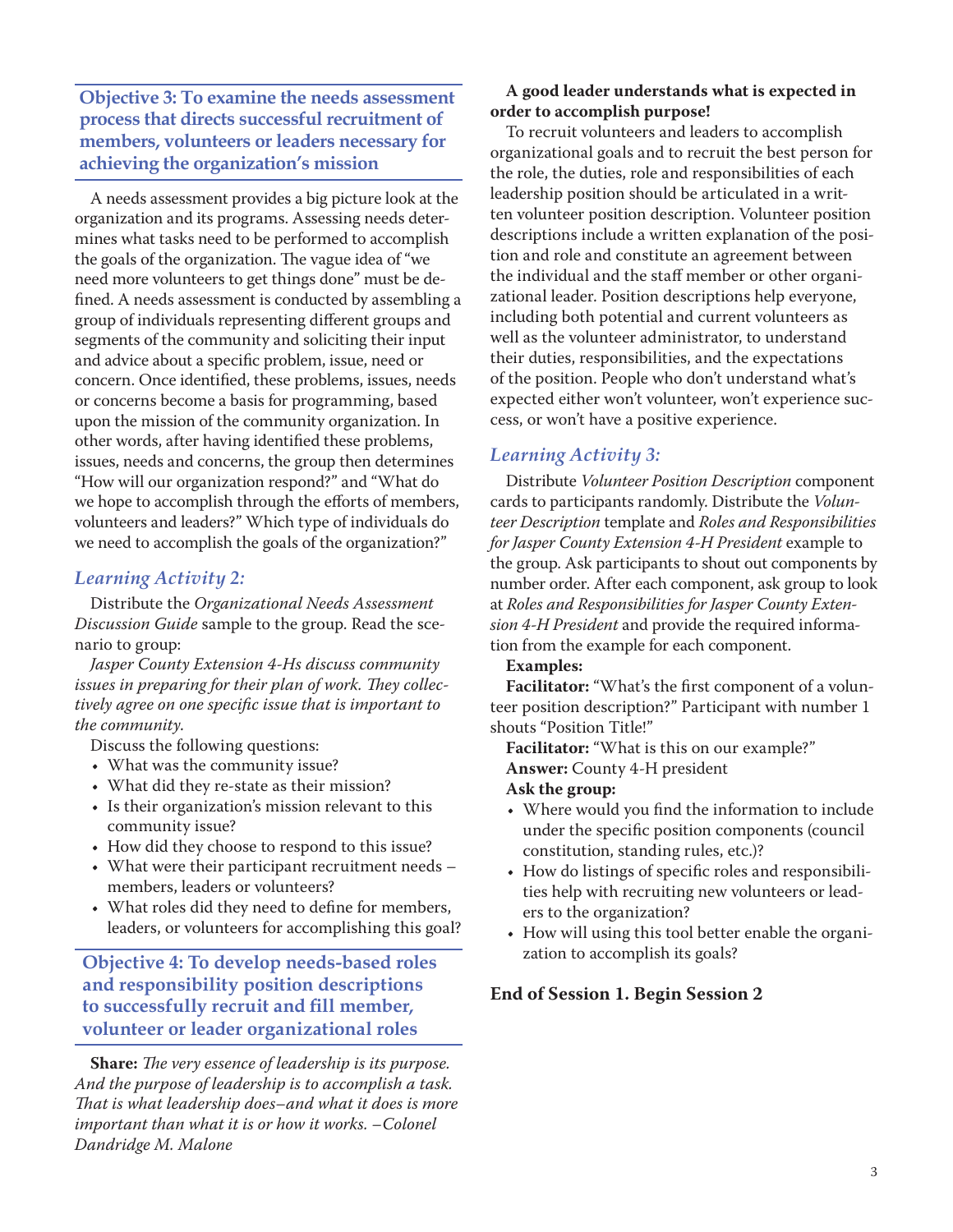#### **Objective 5: To employ an effective participant recruitment plan necessary for achieving organizational goals and objectives**

So now that you know what type of participant you need to accomplish your goals, how do you develop a recruitment plan based on the member, type of volunteer or leadership your organization needs? Review the *Eleven Tips as a Foundation for a Successful Recruitment Plan* (using PowerPoint slides):

- **• Conduct an organizational needs assessment.**  Identify the specific tasks that need to be done to fulfill the needs of the group or organization.
- **• Define the task (**through a needs assessment) and role (defined in a position description).
- **• Market your organization** and its volunteer opportunities throughout the community, using a variety of marketing strategies.
- **• Look around and ask: "Who's not here?"** then recruit someone from an unrepresented group. (Increases your leader pool.)
- **• Recruit for skills**, interests, or specific abilities rather than recruiting specific individuals.
- **• Begin with short-term, episodic** (a single episode) **involvement**. (Do not overwhelm new volunteers!)
- **• Appeal to the individual's own interests** and motivation. (Based on member interest surveys)
- **• Use a "wide angle lens"** for volunteerism. (Begin with the general purpose of the organization, then narrow the search as you learn more about the individual's own interests.)
- **• Send a member to recruit a member.** Ask a volunteer to recruit a volunteer.
- **• Make good use of people's time** by asking them to serve the organization in meaningful ways.
- **• Offer perks, incentives and rewards** as recognition for outstanding efforts.

#### *Learning Activity 4:*

Review the *Jasper County 4-H Council Needs Assessment Discussion Guide* results. If the Jasper County 4-H Council wants to hold a community cooking show to encourage families to include more fruits and vegetables in meals, how would they develop a volunteer recruitment plan? Discuss the following questions on the PowerPoint; allow time for group responses.

• What tasks need to be performed for this event? What roles will be needed? (**Examples:** a committee chairman, volunteers for the event planning committee, event marketing chair, registration volunteers, etc.)

- How do they market these roles to find people who might be interested in accepting these event roles? (**Examples:** advance news photo promoting planning committee and project, newsletter article outlining volunteer needs, website or Facebook posts to market and recruit people.)
- What tools can be used to recruit for skills, interests or and abilities in individuals, rather than just shift the responsibilities to a position? (**Examples:** an interest survey, sign-up sheet, etc.)
- Who should recruit for volunteer roles? (The Extension agent or 4-H Council members?)
- How do we make sure the volunteer's or leader's time is well spent? (Clear responsibilities outlined, clear meeting time/location schedules, clear project timeline.)

#### **Objective 6: To examine individual selection and screening placement processes for best fulfilling organizational roles**

**Share:** "Common screening processes for volunteer organizations that involve a specific screening protocol include completing an application, undergoing a criminal record check, sex-offender registry check, an interview and checking references. Generally, organizations whose clientele include children or at-risk audiences require the highest levels of screening. If projects or activities are a focus of your organization, it is helpful for the organization to ask each member to complete an interest inventory. The interest inventory is used to determine what people enjoy doing, what they're good at doing, what projects or activities they are interested in, as well as the skills, interests and abilities that each person can share."

**Share:** "Members can be recruited with a membership campaign promoting the organization's mission, goals and appeal to personal interests." Current members can become volunteers through the use of a Member Interest Inventory, with these goals in mind:

- Identify the specific skills and interests that could be utilized in new volunteer role opportunities.
- Match special interests skills and abilities to specific volunteer roles available in the organization.

An interest inventory for 4-H should be provided to new members and volunteers when they join and should include sections for listing personal interests as well as potential volunteer opportunities from the organization's annual plan of work or county action plan. An interest survey should be updated each year for current project volunteer needs and could be used to match interested new members for project committees and potential leader roles.